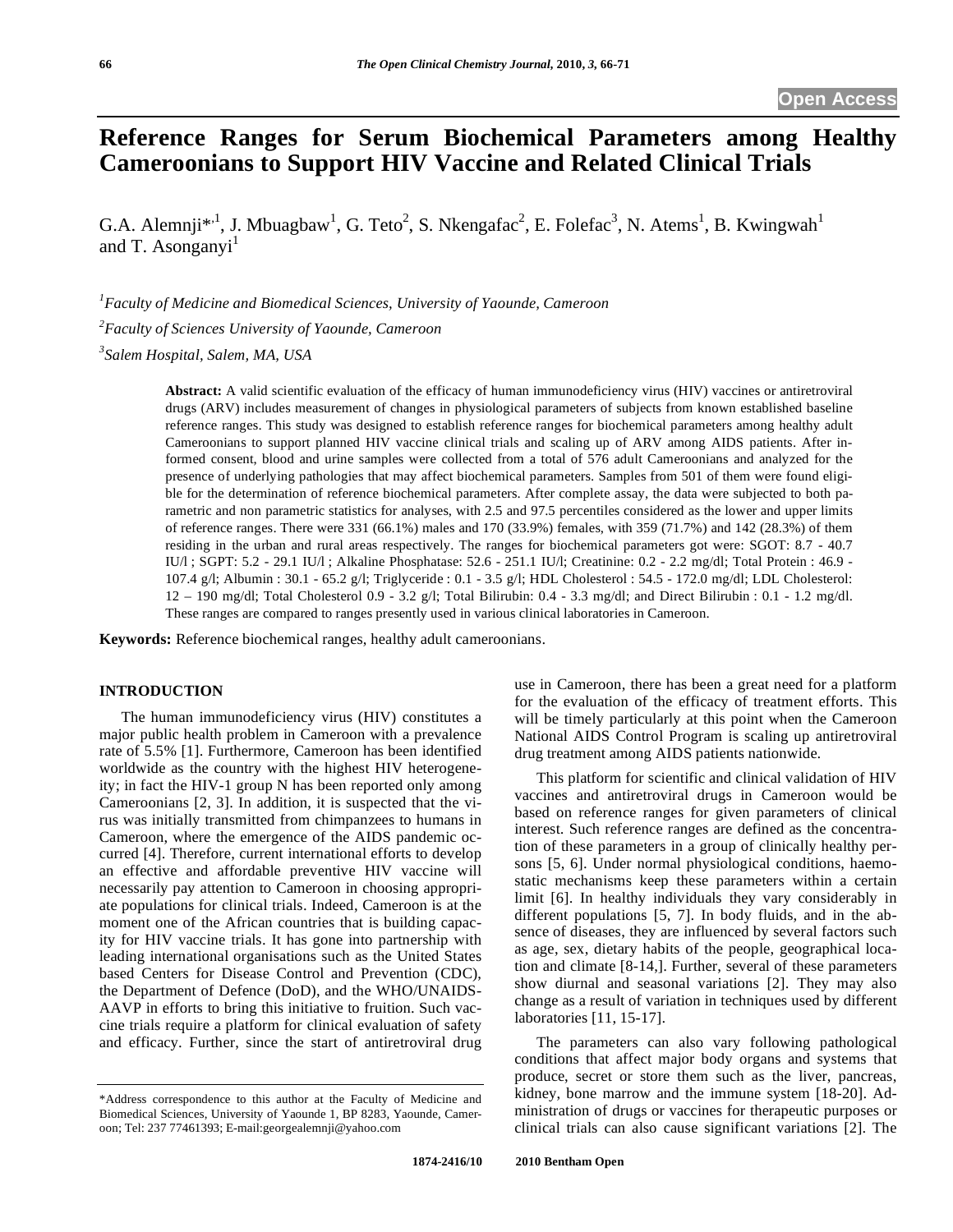timely measurement of these parameters is therefore absolutely necessary in the evaluation of either disease state or prognosis following therapeutic or clinical interventions.

 Reference ranges for biochemical parameters are nonexistent in Cameroon where, like in many other countries of the third world, it is common practice to use reference ranges established for Western populations for interpretation of laboratory results (Table **4**). There is therefore need for baseline reference laboratory ranges with which to monitor not only physiological or pathological changes following administration of various drugs and vaccines to healthy persons in Cameroon, but also disease states following infection with various pathogens. The reference ranges we have established here set the stage for the development of a framework to meet these goals.

# **MATERIALS AND METHODS**

# **Study Design and Population**

 This was a cross sectional study that recruited participants from both urban and rural communities with diverse backgrounds. The rural participants were recruited at the Shamka Foundation health unit, located in the rural village of Ekorezok in Nkolbisson some 15 kilometres from Yaounde. This village holds a population of about 30,000 inhabitants. The staple food is mainly cassava leaves (nqwem), groundnuts and cassava itself in different forms. The area is surrounded by water and inhabitants depend on the mud-fish from these streams for supplementing their diet. Inhabitants of this locality who responded to the Foundation's health unit call for people to come for HIV/AIDS voluntary counselling and testing during the December 2006 World AIDS week, were consented and included in the study. The urban study samples were collected from the city of Yaounde. This is the capital of Cameroon. It has a population estimate of about one and a half million inhabitants. As a capital city, it hosts populations from diverse backgrounds. Participants were identified from apparently healthy people who came to donate blood at the blood transfusion unit of the University of Yaounde Teaching Hospital (CHU). All consenting participants between the ages of 18 and 59 years from both the urban and rural areas were included in the study. A lower age of 18 years was used because this is the minimum age of independent consent in Cameroon. We limited the upper age at 59 years because above this age, body physiological parameers start deviating; further, people above this age would not be good candidates for clinical trials. Epi Info 2000 version 1 program was used to calculate samples size based on an expected frequency of 50% (inbuilt), a worst acceptance of 60%, a confidence interval of 95% and a p value of 0.05; although a minimum sample size of 96 people each for the urban and rural areas was obtained, a total of 576 participants were selected.

# **Laboratory Procedures**

 After appropriate informed consent and a structured interview that solicited information on socio-demographic and medical history, about 10 ml whole blood was collected from overnight fasted participants by trained phlebotomists. This was aliquoted into various blood collection tubes as follows: a portion was put into the K-EDTA tube for detection of HIV, malaria parasite and hepatitis B. The remaining portion was put in sterile plain tubes and allowed to clot for 4 – 6 hrs before the serum was prepared by centrifugation at 3000 rpm for 30 minutes. The serum samples were aliquoted and stored at  $-20^{\circ}$ C until used for measurement of biochemical parameters. For urine collection, participants provided the samples in an appropriately labelled container given to them.

### **Screening for Exclusion from the Study**

 HIV serology was done on the 576 consenting participants using two rapid test kits, Determine (Abbott Laboratories, Abbott Park, IL, USA) and OraQuick (Ora-Sure Technology Inc). Discordant samples were further tested using a tie-breaker, CAMSTIC (MINRESI, Yaounde). Samples that were positive with CAMSTIC were considered positive while those tested negative were considered negative. The thick blood film method was used to diagnose infection with malaria parasites; pregnancy and glucose were detected in urine by dipstick (Accurate and Medi – Test Combi 9). Hepatitis B/C surface antigen was detected by serology (Murex Abbott). Participants with the following outcomes that could affect the serum biochemical parameters were excluded from the study (75 out of the 576 initial participants): pregnancy, HIV-positive status, hepatitis B/C infection, malaria, and urine glucose. Those diagnosed HIVpositive were orientated to Care and Treatment Centers after appropriate post test counselling and follow-up.

# **Biochemical Estimation of Reference Ranges**

 All serum biochemical parameters were assayed by spectophotometry using kits from various manufacturers as indicated:

 Serum aspartate aminotransferase - ATS (Orgernon, S.A, Spain), serum alanine aminotransferase - ALT (Quimica Clinica Aplicada, S.A, Spain), alkaline phosphatise - ALP (Quimica Clinica Aplicada, S.A, Spain), total and direct bilirubin (Human, Germany), creatinine (Quimica Clinica Aplicada, S.A, Spain), total and high density lipoprotein cholesterol (Quimica Clinica Aplicada, S.A, Spain), triglycerides (Elitech, France), albumin and total protein (Human, Germany). The concentration of LDL-C was calculated using FRIEDEWALD'S formula [12].

# **Quality Assurance/Quality Control**

 To ensure the reproducibility and repeatability of the test results, all pre-analytical, analytical and post-analytical precautions were taken into consideration. For example, all Standard Operating Procedures (SOPs) were reviewed for accuracy, all guidelines for sample collection, processing, storage and handling were strictly adhered to; instruments, personnel and procedure validation were carried out through an internal quality control (QC) program in which several samples were assayed through intra and inter daily laboratory runs, with the calculation of standard deviations (SD) and coefficient of variations (CV) before the start of the study. Daily sample runs were usually done with blinded samples whose values were known only to the quality control officer.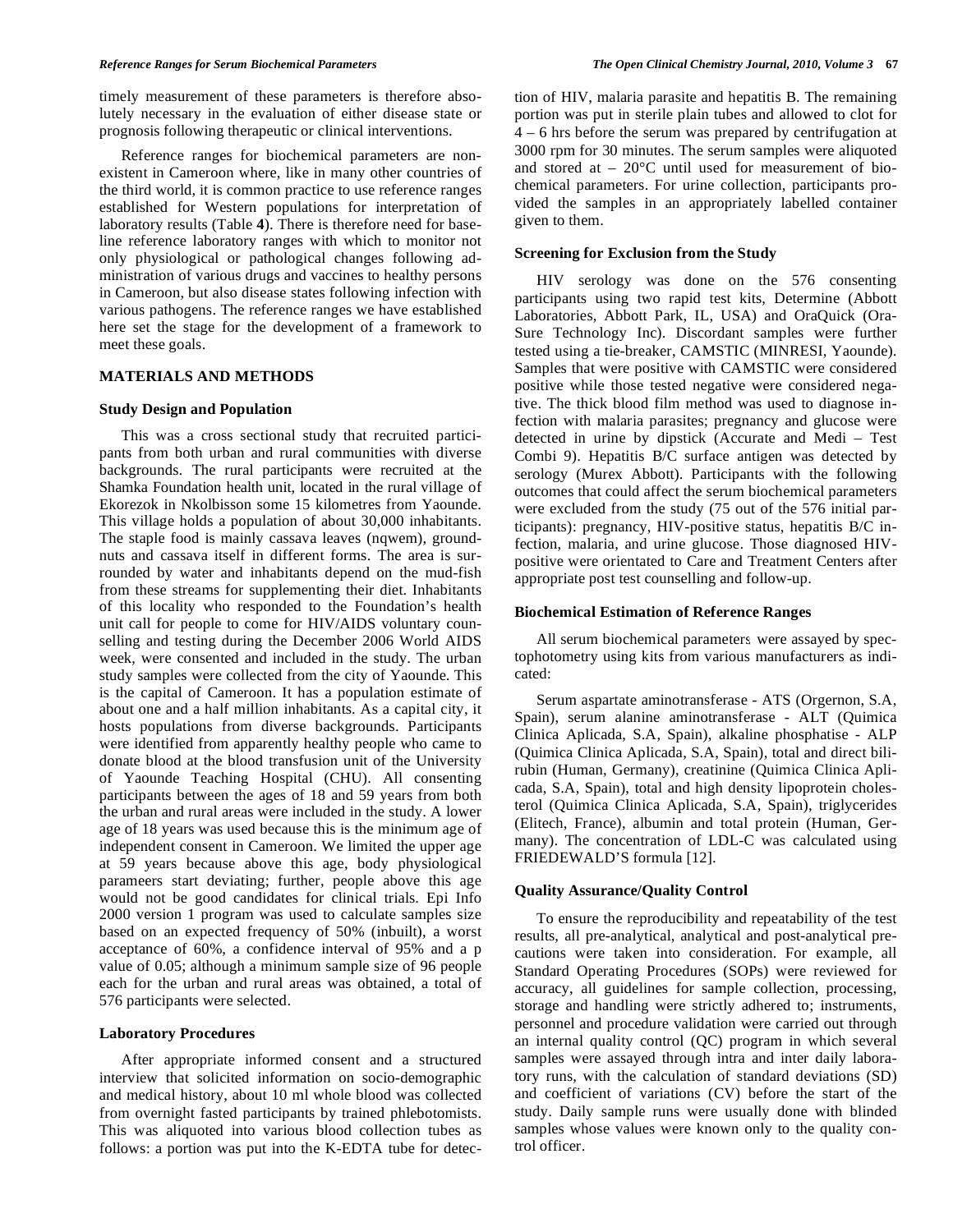#### **Statistical Analysis**

 Statistical analyses were done using STATA version 9.2 (Statacorp., Texas, USA). Means and standard deviations were calculated for normally distributed continuous data. Medians and the  $25<sup>th</sup>$  and  $75<sup>th</sup>$  percentiles were computed for the laboratory parameters. To further quantify the spread of the data for each of the laboratory parameters, the  $2.5<sup>th</sup>$  and the  $97.5<sup>th</sup>$  percentiles have been presented.

# **Ethical Approval**

 The study was approved by the Ethics Committee of the Ministry of Public Health of Cameroon and the Institutional Review Board (IRB) of the Faculty of Medicine and Biomedical Sciences, University of Yaounde. All participants received a one-on-one pre-test counselling that was followed by reading and signing of consent forms for their acceptance to participate. Only those who accepted and signed the consent forms were enrolled into the study.

# **RESULTS**

The results are depicted in the following 4 tables:

| Table 1. |  | <b>Demographics Characteristics of Participants</b> |  |
|----------|--|-----------------------------------------------------|--|
|----------|--|-----------------------------------------------------|--|

| <b>Characteristics</b> (N=501)                                | Mean (SD)  |
|---------------------------------------------------------------|------------|
| Age (years)                                                   | 27.6(8.0)  |
| Weight (kilograms)                                            | 71.5(11.6) |
| Height (meters)                                               | 1.7(0.1)   |
|                                                               |            |
| Sex                                                           | $n$ (%)    |
| Male                                                          | 331(66.1)  |
| Female                                                        | 170(33.9)  |
|                                                               |            |
| Education                                                     | $n$ (%)    |
| General certificate of education, advance level<br>(GCE A/L)  | 135 (26.9) |
| Bachelors degree                                              | 102(20.4)  |
| General certificate of education, ordinary level<br>(GCE O/L) | 162 (32.3) |
| First school leaving certificate                              | 102(20.4)  |
| Residential areas                                             | $n$ (%)    |
| Urban                                                         | 359 (71.7) |
| Rural                                                         | 142 (28.3) |

# **Summary of Results**

 The mean ages, weights and heights of the entire population were 27.6 years, 71.5 kg and 1.7 meters respectively. The males constituted 66.1% (328) while the females 33.9% (168) of the total population. Educational status of the participants was as follows: GCE A/L (26.9%), GCE O/L (32.3%), First school leaving certificate (20.4%) and Bachelors degree (20.4%) (Table **1**); 71.7% and 28.3% of them were recruited from the urban and rural areas respectively. A total of 576 participants were assessed for eligibility; 75 of them were excluded and 501 were retained for sample analyses for various biochemical parameters (Table **2**). The ranges for biochemical parameters got were: SGOT: 8.7 - 40.7 IU/l; SGPT: 5.2 - 29.1 IU/l; Alkaline Phosphatase: 52.6 - 251.1 IU/l; Creatinine: 0.2 - 2.2 mg/dl; Total Protein : 46.9 - 107.4 g/l; Albumin:  $30.1 - 65.2$  g/l; Triglyceride :  $0.1 - 3.5$  g/l; HDL Cholesterol : 54.5 - 172.0 mg/dl; LDL Cholesterol: 12 – 190 mg/dl; Total Cholesterol 0.9 - 3.2 g/l; Total Bilirubin: 0.4 - 3.3 mg/dl; and Direct Bilirubin : 0.1 - 1.2 mg/dl (Table **3**).

| Table 2. | <b>Sampling</b> |
|----------|-----------------|
|----------|-----------------|

| Assessed for eligibility          | 576 |
|-----------------------------------|-----|
| Excluded                          | 75  |
| Eligible for Biochemical analysis | 501 |
| Reasons for exclusion             |     |
| Pregnancy                         | 11  |
| HIV-positive                      | 36  |
| Hepatitis B/C                     | 9   |
| Malaria                           | 15  |
| Urine glucose                     | 4   |

#### **DISCUSSION AND CONCLUSION**

 Reference ranges for biochemical parameters are nonexistent in Cameroon. Although "normal" ranges are used in the various Clinical Laboratories in Yaounde (Table **4**) and the rest of the country, they are based on values obtained in various kits standardized on foreign populations, rather than on studies carried out on a well characterized sample of the population. Several data for "normal" controls exist for several studies, published on Cameroon populations, but the "normal subjects" were not usually controlled for confounding factors and results were not adequately analyzed and presented in a format that was strong enough to assist various clinical and laboratory scientists when confronted with problems that needed inferences to the normal population [21-24]. To overcome these challenges, a sizeable, representative population from both the urban and rural areas of Cameroon that met universally established inclusion criteria was used for the present study. The demographic data collected (Table **1**) truly mirrors information that was obtained during the 2004 nationwide Demographic and Health Survey (DHS) [1], meaning that these reported reference ranges may be a true reflection of the entire adult population of urban and rural areas of Cameroon. The marked differences in our data compared to data presently used in the various laboratories (Table **4**) indicates the need for further studies to reach compromises on the interpretation of biochemical data in Cameroon. In doing this, attention should be paid to the several underlying pathologies that were used as criteria for exclusion of certain participants from the study (Table **2**).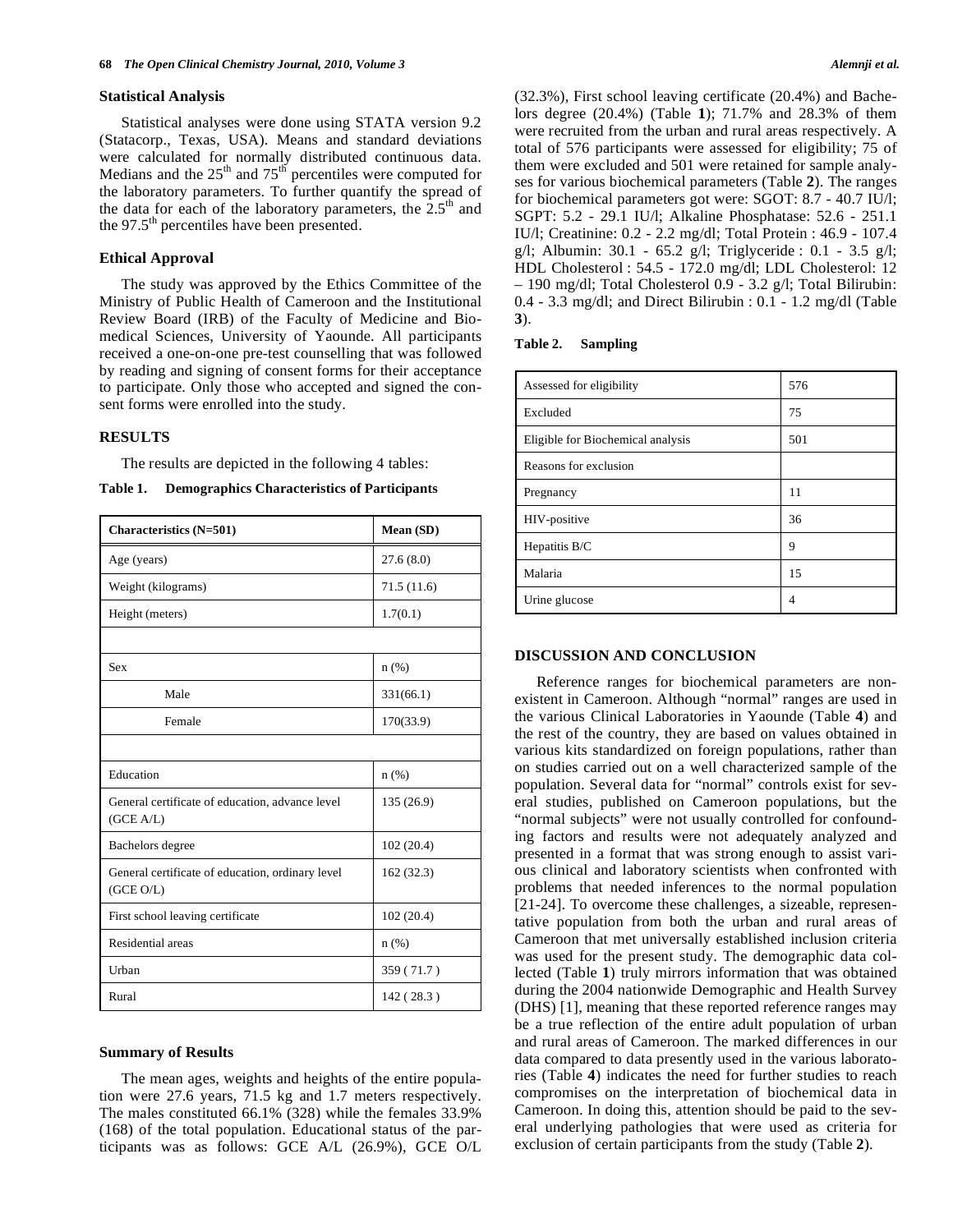| Parameter (N=501)        | <b>Units</b> | Mean (SD)   | Median $(Q1; Q3)$  | $2.5^{\text{th}}$ , 97.5 <sup>th</sup> percentiles |  |
|--------------------------|--------------|-------------|--------------------|----------------------------------------------------|--|
| SGOT                     | u/l          | 19.7(7.6)   | 18.2(14.0; 23.6)   | $8.7 - 40.7$                                       |  |
| <b>SGPT</b>              | uЛ           | 11.9(6.1)   | 10.5(8.1; 14.0)    | $5.2 - 29.1$                                       |  |
| Alkaline Phosphatase     | U/L          | 118.5(55.8) | 105.4(87.4; 138.0) | $52.6 - 251.1$                                     |  |
| Creatinine               | mg/dl        | 0.7(0.6)    | 0.6(0.4;0.9)       | $0.2 - 2.2$                                        |  |
| <b>Total Protein</b>     | g/l          | 73.9(15.3)  | 71.9 (64.3; 83.3)  | $46.9 - 107.4$                                     |  |
| Albumin                  | g/l          | 45.8(8.9)   | 45.6(39.6; 51.0)   | $30.1 - 65.2$                                      |  |
| Triglyceride             | g/l          | 1.1(0.9)    | 0.9(0.6; 1.4)      | $0.1 - 3.5$                                        |  |
| <b>HDL</b> Cholesterol   | mg/dl        | 101.9(29.3) | 97.0 (82.0; 118.0) | $54.5 - 172.0$                                     |  |
| LDL Cholesterol          | Mg/dl        | 79.1(49.6)  | 74.0 (39; 110.0)   | $12 - 190$                                         |  |
| <b>Total Cholesterol</b> | g/l          | 1.9(0.6)    | 1.8(1.5; 2.2)      | $0.9 - 3.2$                                        |  |
| <b>Total Bilirubin</b>   | mg/dl        | 1.4(0.8)    | 1.3(0.8; 1.7)      | $0.4 - 3.3$                                        |  |
| Direct Bilirubin         | mg/dl        | 0.5(0.3)    | 0.4(0.3; 0.7)      | $0.1 - 1.2$                                        |  |

| Table 4.<br><b>Normal Values Presently Used in Clinical Laboratories in Cameroon</b> |
|--------------------------------------------------------------------------------------|
|--------------------------------------------------------------------------------------|

| Parameters              | <b>Units</b> | <b>CHU</b>          | <b>HGY</b>   | <b>HGOPY</b> | <b>CPC</b>  | HCY         | This Study     |
|-------------------------|--------------|---------------------|--------------|--------------|-------------|-------------|----------------|
| <b>GOT</b>              | UI/L         | $M: < 37$ ; F: < 31 | $9 - 30$     | $9 - 30$     | $5 - 45$    | < 40        | $8.7 - 40.7$   |
| <b>GPT</b>              | UI/L         | $<$ 49              | $8 - 42$     | $8 - 42$     | $5 - 50$    | < 45        | $5.2 - 29.1$   |
| Albumine                | g/l          | $38 - 54$           | $35 - 50$    | $35 - 50$    | $35 - 50$   | $35 - 50$   | $30.1 - 65.2$  |
| <b>Total Bilirubine</b> | mg/l         | < 10                | < 10         | $2 - 15$     | $5 - 14$    | $2 - 14$    | $0.4 - 3.3$    |
| Direct Bilirubine       | mg/l         | $\lt$ 3             | < 4          | $1 - 5$      | < 5         | $0 - 2$     | $0.1 - 1.2$    |
| Cholestérol total       | g/l          | $1.4 - 2.7$         | $1.4 - 2.7$  | $1.4 - 2.7$  | $1.8 - 2.8$ | $1.4 - 2.7$ | $0.9 - 3.2$    |
| HDL Cholestérol         | g/l          | $0.41 - 0.75$       | $0.4 - 0.75$ | $0.4 - 0.75$ | $0.3 - 0.9$ | > .35       | $0.55 - 1.72$  |
| LDL Cholestérol         | g/l          | $1 - 1.9$           | ٠            | $1 - 1.9$    | $1 - 1.6$   | $1 - 1.5$   | $0.1 - 1.9$    |
| Creatinine              | mg/1         | $6 - 13$            | $5 - 15$     | $5 - 15$     | $5 - 14$    | $6 - 11$    | $2 - 22$       |
| <b>Total Proteins</b>   | g/l          | $68 - 88$           | $64 - 83$    | $64 - 83$    | $60 - 85$   | $65 - 80$   | $46.9 - 107.4$ |
| Triglycerides           | g/1          | $0.46 - 1.5$        | $0.35 - 1.6$ | $0.35 - 1.6$ | < 1.5       | $0.4 - 1.7$ | $0.1$ to 3.5   |

CHU: University Hospital Center Yaounde.

HGY: General Hospital of Yaounde.

HGOPY: Yaounde Gynaeco-Obstetric and Paediatrics Hospital Yaounde.

CPC: Centre Pasteur, Yaounde.

HCY: Central Hospital, Yaounde.

 Indeed, in the tropical context, there has been some disagreement in relation to the definition of a normal individual because of the fact that in this region, it would be impossible to find an individual who does not harbor at least a single parasite. In line with this, there is the need to look at the clinical pathological implications of these parasites in relation to the parameters in question. For example, an inclusion criterion for a study that seeks to establish normal or reference ranges for hematological parameters needs to target parasites that affect the hematological picture, likewise for biochemical parameters; however, inclusion of parasite density would give clinical laboratory meaning to the results obtained. We combined laboratory information with a good

medical history of various participants to select individuals who were eligible for biochemical analysis.

 In keeping with reports from similar studies that have been conducted in other countries, these parameters would be influenced by several factors including sex, age, diet, and geographic location [8-14]. As a quality assurance measure, all necessary pre-analytical, analytical and post-analytical precautions were taken to ensure that these data were not biased or thwarted by any factors.

 The liver participates in a variety of metabolic activities such as detoxification and excretion of vaccines and drugs. Hence, any abnormal concentrations or constituents of these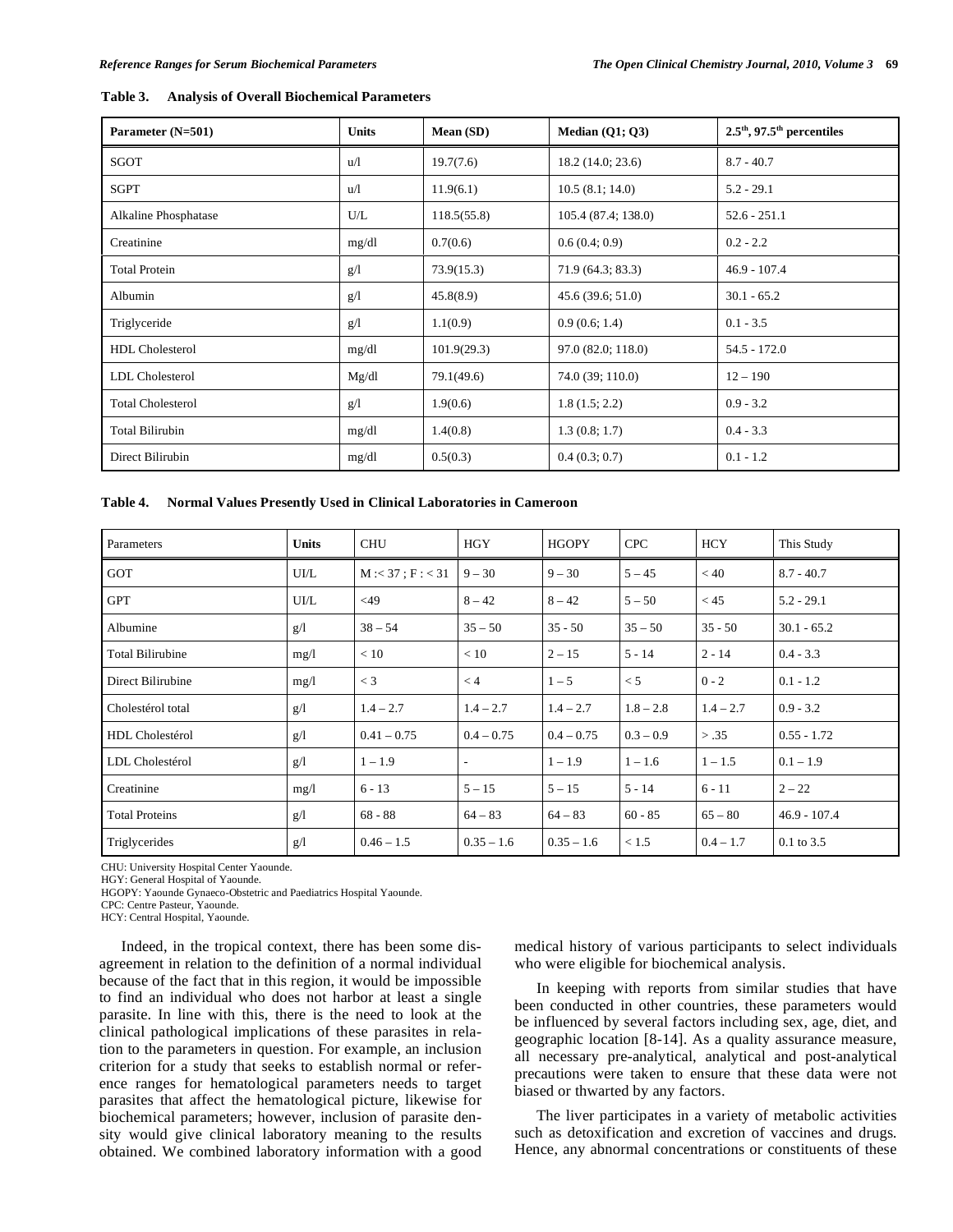substances given to subjects will affect the liver's architecture and be presented in the serum or plasma as abnormal levels of its metabolites, such as enzymes and bilirubin, and so indicate the functional integrity of the liver [7]. Creatinine, a serum metabolic product of muscle creatine phosphate, is the principal indicator of renal function, and is usually associated with the muscles [5, 8, 13]. Serum total proteins have in general been used to assess the state of hydration and nutritional status of individuals; hence, their variations will usually reflect peoples' lifestyles and habits [12, 13]. Serum albumin is a protein with a half life of 19 days usually used to differentiate cases of acute and chronic liver failure; it also serves an additional function as a binding and transport protein for several substances including bilirubin and hormones [25]. Several factors like diet, sex, age, and lifestyle will influence changes in serum lipid levels [8-12]. These could partly explain the significant and specific differences observed in both triglyceride and total cholesterol levels in the present study, especially with respect to the "normal" values presently used in clinical laboratories (Table **4**).

 A literature search shows that there have been a lot of limitations on data generated in similar studies from other African countries. For example, sample sizes have been very limited, inclusion and exclusion criteria were poorly defined, and sex and residential identities were sometimes not highlighted. A very important weakness of several of these studies has also been the statistical analyses. Several biochemical parameters, particularly the enzymes and lipids, do not show Gaussian distribution; hence skewed data from these parameters can only be analysed and presented using nonparametric statistics. This has not been the case for several studies which imply that either data were poorly collected or several acceptable variables were erroneously eliminated in order to conveniently use parametric statistics in presenting the results. The only available study with similar methodology to the present study and whose results could be compared within the African regions is that of Kayitenkore *et al.* [13] from Rwanda, which shows similar patterns to those of the present study, except for variabilities attributable to differences in geographic region, and underlying physiological factors. Other studies have also shown variations between reference ranges [15, 21, 25, 26].

 Proposed reference ranges for biochemical parameters among healthy adult Cameroonians based on data generated from this study are presented in Table **3**. There is need for further studies in a similar population and other populations likes Paediatrics, Adolescent and Geriatric populations in Cameroon to develop a consensus on the interpretation of biochemical data in Cameroon.

# **ACKNOWLEDGEMENTS**

 We are grateful to Prof Dora Mbanya and Dr Judith Shang and the entire Laboratory and clinical personnel of the University of Yaounde Teaching Hospital and Shamka Foundation for all their support during the entire period of this study. We are also grateful to all Cameroonians who volunteered to participate in this study.

# **GRANT/FUNDING SUPPORT**

 This study was support by grant number V29-181-22 from WHO-UNAIDS HIV Vaccine Initiative to the Principal Author (G. Alemnji).

## **REFERENCES**

- [1] Ministry of Public Health. *Preliminary report of the 2004 Demographic and Health Survey*. Maryland-USA: Measure DHS+, **2004**.
- [2] Peeters, M.; Toure-Kane, C.; Nkengasong, J.N. Genetic diversity of HIV in Africa: impact on diagnosis, treatment, vaccine development and trials. *AIDS,* **2003***, 17,* 2547-2560.
- [3] Simon, F.; Mauclère, P.; Roques, P.; Loussert-Ajaka, I.; Müller-Trutwin, M.C.; Saragosti, S.; Georges-Courbot, M.C.; Barré-Sinoussi, F.; Brun-Vézinet, F. Identification of a new human immunodeficiency virus type 1 distinct from group M and group O. *Nat. Med.*, **1998**, *4*(9), 1032-1037.
- [4] Keele, B.F.; Van Heuverswyn, F.; Li, Y.; Bailes, E.; Takehisa, J.; Santiago, M.L.; Bibollet-Ruche, F.; Chen, Y.; Wain, L.V.; Liegeois, F.; Loul, S.; Ngole, E.M.; Bienvenue, Y.; Delaporte, E.; Brookfield, J.F.; Sharp, P.M.; Shaw, G.M.; Peeters, M.; Hahn, B.H. Chimpanzee reservoirs of pandemic and nonpandemic HIV-1. *Science,* **2006**, *313*(5786), 523-526.
- [5] Sultana, F.; Anitha, D.; Venkatesh, T. Estimation of Reference Values in Liver Function Test in Health Plan Individuals of an Urban South Indian Population. *Ind. J. Clin. Biochem.*, **2004**, *19*(2), 72-79.
- [6] Cheesbrough, M. Ed. Reference Ranges for Qualitative Tests. In *District Laboratory Practice in Tropical countries.* Cheesbrough M, Ed. Cambridge University Press. Cambridge, **2004**, pp. 27-29.
- [7] Kratz, A.; Lewandrowski, K.B.; Siegel, A.J.; Chun, K.Y.; Flood, J.G.; Van Cott, E.M.; Lee-Lewandrowski, E. Effect of marathon running on marathon running and hematologic, biochemical and cardiac marker. *Am. J. Clin. Pathol.*, **2002**, *118*(6), 56-863.
- [8] El-Hazmi, M.A.; Al-Faleh, F.Z.; Al-Mofleh, I.A.; Warsy, A.S.; Al-Askah, A.K. Establishment of normal "Reference" ranges for biochemical parameters for healthy Saudi Arabs. *Trop. Geogr. Med.*, **1982**, *34*(4), 323-332.
- [9] Brigden, M.L.; Heathcote, J.C. Problems in interpreting laboratory tests: what do unexpected results mean? *Postgrad. Med.,* **2000**, *107*(7), 145-6, 151-152.
- [10] Alimonti, A.; Bocca, B.; Mannella, E.; Petrucci, F.; Zennara, F.; Cotichini, R.; D'ippolito, C.; Agresti, A.; Caimi, S.; Forte, G. Assessment of reference values for selected elements in a healthy urban population. *Ann. Ist. Super. Sanita*, **2005**, *41*, 181-187.
- [11] El-Hazmi, M.A.; Al-Faleh, F.Z.; Al-Mofleh, I.A.; Warszy, A.S.; Al-Askah, A.K. Establishment of normal "Reference" ranges for haematological parameters for healthy Saudi Arabs. *Trop. Geogr. Med.*, **1982**, *34*(4), 333-339.
- [12] Friedewald, W.T.; Levy, R.I.; Fredrickson, D.S. Estimation of the concentration of low density lipoprotein cholesterol in plasma, without use of the preparative ultracentrifuge. *J. Clin. Chem.*, **1972**, *18*, 499-502.
- [13] Knight, E.M.; Spurlock, B.G.; Edwards, C.H.; Johnson, A.A.; Oyemade, U.J.; Cole, O.J.; West, W.L.; Manning, M.; James, H.; Laryea, H. Biochemical profile of African American women during third trimesters of pregnancy and at delivery. *J. Nutr.,* **1994**, *124*(6Suppl), 943S-953S.
- [14] Kayitenkore, K.; Ketter, N.; Stoll, L.; Shutes, E.; Allen, S.; Stevens, G.; Kambili, C.; Dally, L.; Karita, E. Clinical laboratory reference ranges in adults at project San Francisco in Kigali/Rwanda. *Third Forum of the African AIDS Vaccine Program (AAVP)*, Yaounde, Cameroon, **2005**.
- [15] Kibaya, R. Normal laboratory reference range values from East Africa. *Third Forum of the African AIDS Vaccine Program (AAVP)*, Yaounde, Cameroon, **2005**.
- [16] Otokwula, A.A.E.; Isichei, U.P.; Das, S.C. Establishment of a local biochemical reference range: Jos university teaching hospital experience. *Highland Med. Res. J.,* **2002***, 1*(1), 17-20.
- [17] Hale, W.E.; Stewart, R.B.; Marks, R.G. Haematological and biochemical laboratory values in an ambulatory elderly population: an analysis of the effects of age, sex and drugs. *Age Ageing*, **1983**, *12*, 275-284.
- [18] Mazzaccara, C.; Labruna, G.; Cito, G.; Scarfò, M.; De Felice, M.; Pastore, L.; Sacchetti, L. Age-related reference intervals of the main biochemical and hematological parameters in C57BL/6J, 129SV/EV and C3H/HeJ mouse strains. *PLoS One*, **2008**, *3*(11), e3772.
- [19] Moniz, C.F.; Nicolaides, K.H.; Bamforth, F.J.; Rodeck, C.H. Normal reference ranges for biochemical substances relating to renal, hepatic and bone function in fetal and maternal plasma through pregnancy. *J. Clin. Path.*, **1985**, *38*, 468-472.